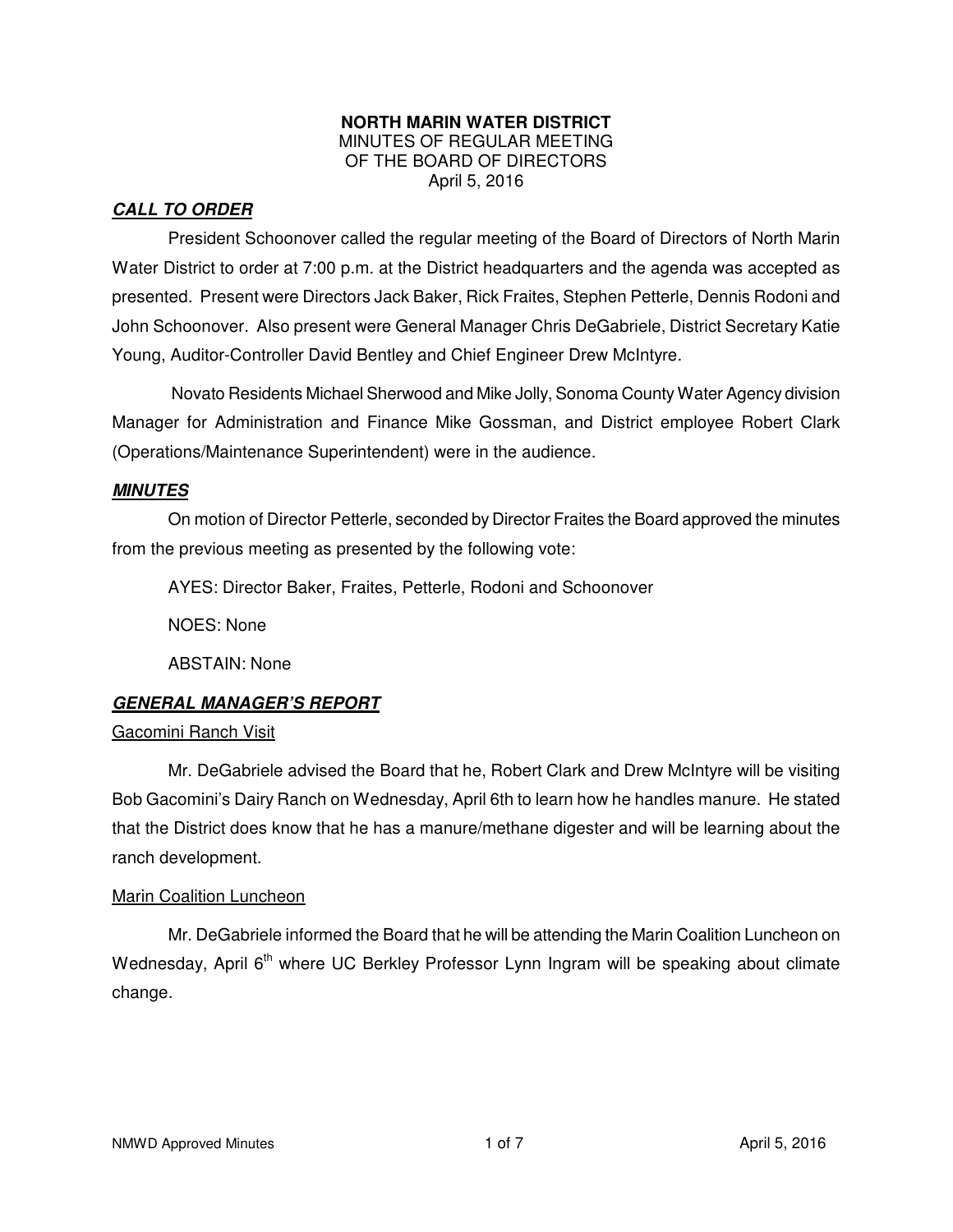#### Cost Analysis from City of Novato

Mr. DeGabriele informed the Board that he has asked the City of Novato to do some analysis on the District's cost of headquarters reconstruction here vs. new construction at a relocated site.

#### **OPEN TIME**

President Schoonover asked if anyone in the audience wished to bring up an item not on the agenda and there was no response.

# **STAFF / DIRECTORS' REPORTS**

President Schoonover asked if staff or Directors wished to bring up an item not on the agenda and the following items were discussed:

Mr. McIntyre advised the Board that last Thursday the contractor constructing the Atherton SMART station struck the North Marin aqueduct in two locations while drilling pier foundations for light stanchions. He stated that in one location only the exterior coating was damaged and in the other location the steel pipe was scarred, but the pipe was not punctured in either location. Mr. McIntyre advised the Board that District staff has set up a job number to identify response and repair costs to back charge SMART. Director Baker suggested staff contact the SMART GM about the experience.

Mr. Bentley advised that the AMI project kickoff with Utiliworks got underway last week and a plan for the pilot program is expected at the end of the month.

President Schoonover stated he was pleased to see notice of the NMWD meeting in the recent issue of the Novato Advance.

# **PRESENTATION ON DRAFT FY16-17 WATER TRANSMISSION SYSTEM BUDGET**

Mike Gossman from Sonoma County Water Agency provided the Board with a PowerPoint presentation on the Draft FY16-17 Water Transmission System Budget. He advised the Board that the District's purchased water rate is proposed to increase 6.6% to \$830 per acre foot. He advised the Board that at the WAC meeting on Monday, April 4th, the WAC unanimously supported approval of the budget. Mr. Gossman noted that water deliveries used in this year's calculation were the lowest in many, many years at just over 40,000 acre feet, a 20% reduction in water deliveries from the figure used in last year's budget, making this a very challenging exercise in budgeting.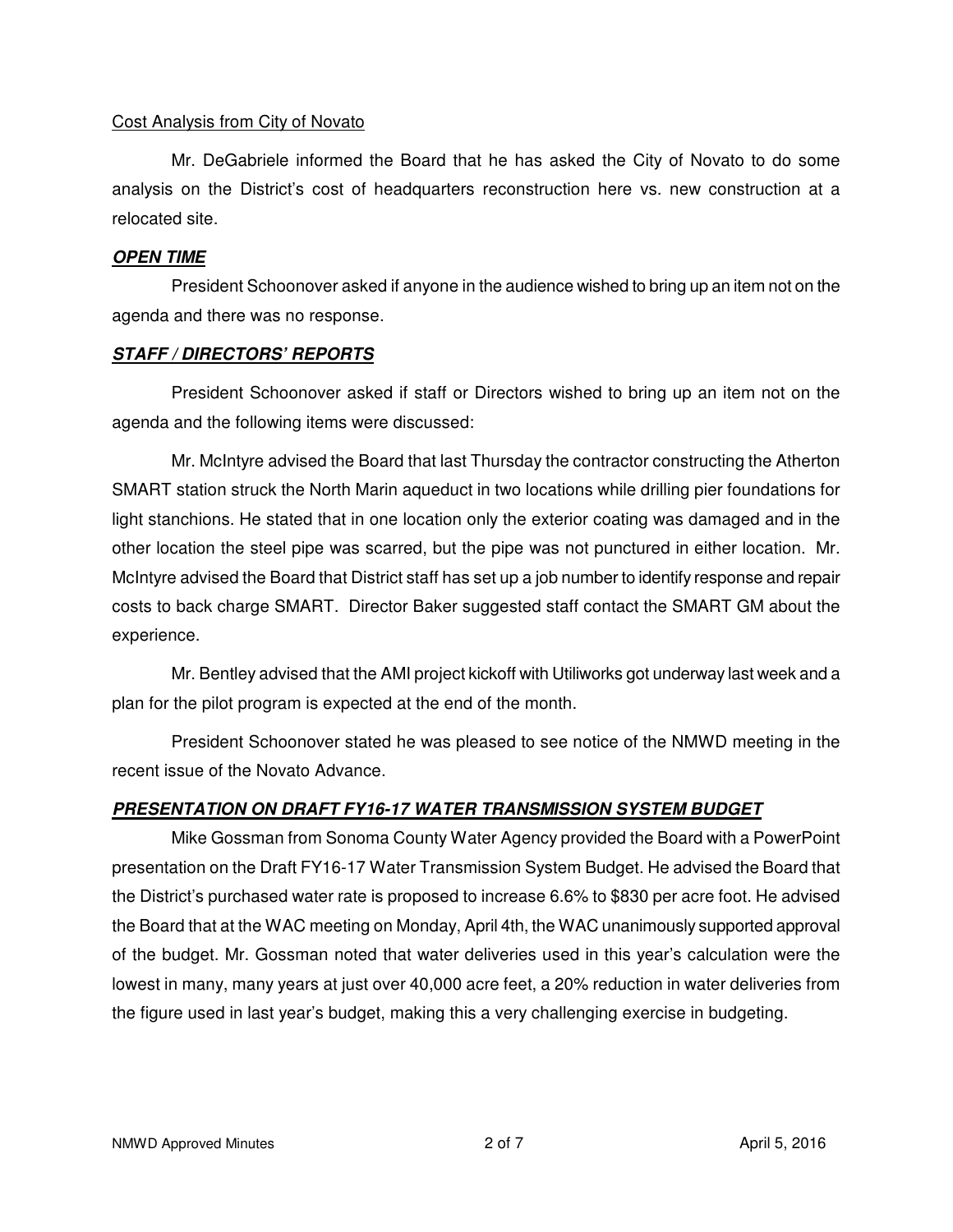#### **CONSENT CALENDAR**

On the motion of Director Petterle, seconded by Director Fraites the Board approved the Contract For Engineering Services – White & Prescott on the consent calendar by the following vote:

AYES: Director Baker, Fraites, Petterle, Rodoni and Schoonover

NOES: None

#### **WATER SERVICE AGREEMENT – HAMILTON SMART STATION FIRE HYDRANT**

Director Baker requested that this item be removed from the consent calendar.

The Hamilton Sonoma Marin Area Rail Transit (SMART) Rail Station project – 500 Palm Drive, consists of a new rail station and parking facilities. The proposed agreement is for a main extension and a fire hydrant. New Zone 1 water facilities include 200 feet of 8-inch and 20 feet 0f 6 inch PVC main and one commercial fire hydrant. No domestic water service is to be provided at this site. Estimated cost of the work is \$45,671.

Director Baker asked where the access to the parking lot would be and asked why there would not be a hydrant at each end of the parking lot.

Mr. McIntyre responded that the access to the parking lot would be through State Access Rd. and that the Novato Fire Protection District is in charge of the fire hydrants locations.

Director Fraites asked if there would be bathrooms available in the parking lot. Mr. McIntyre stated that there will be no potable water service available and thus no bathrooms at the site.

On motion of Director Baker, seconded by Director Fraites, the Board approved Resolution 16-07 entitled: "Authorization of Execution of Water Service Facilities Construction Agreement with Sonoma Marin Area Rail Transit" by the following vote:

AYES: Director Baker, Fraites, Petterle, Rodoni and Schoonover

NOES: None

# **CONTRACT FOR ENGINEERING SERVICES – WHITE & PRESCOTT**

The Board approved a Miscellaneous Engineering Services agreement with White & Prescott, an engineering firm that the District has used since 1999 to provide miscellaneous engineering services to help staff meet workload demands with a not-to-exceed limit of \$30,000.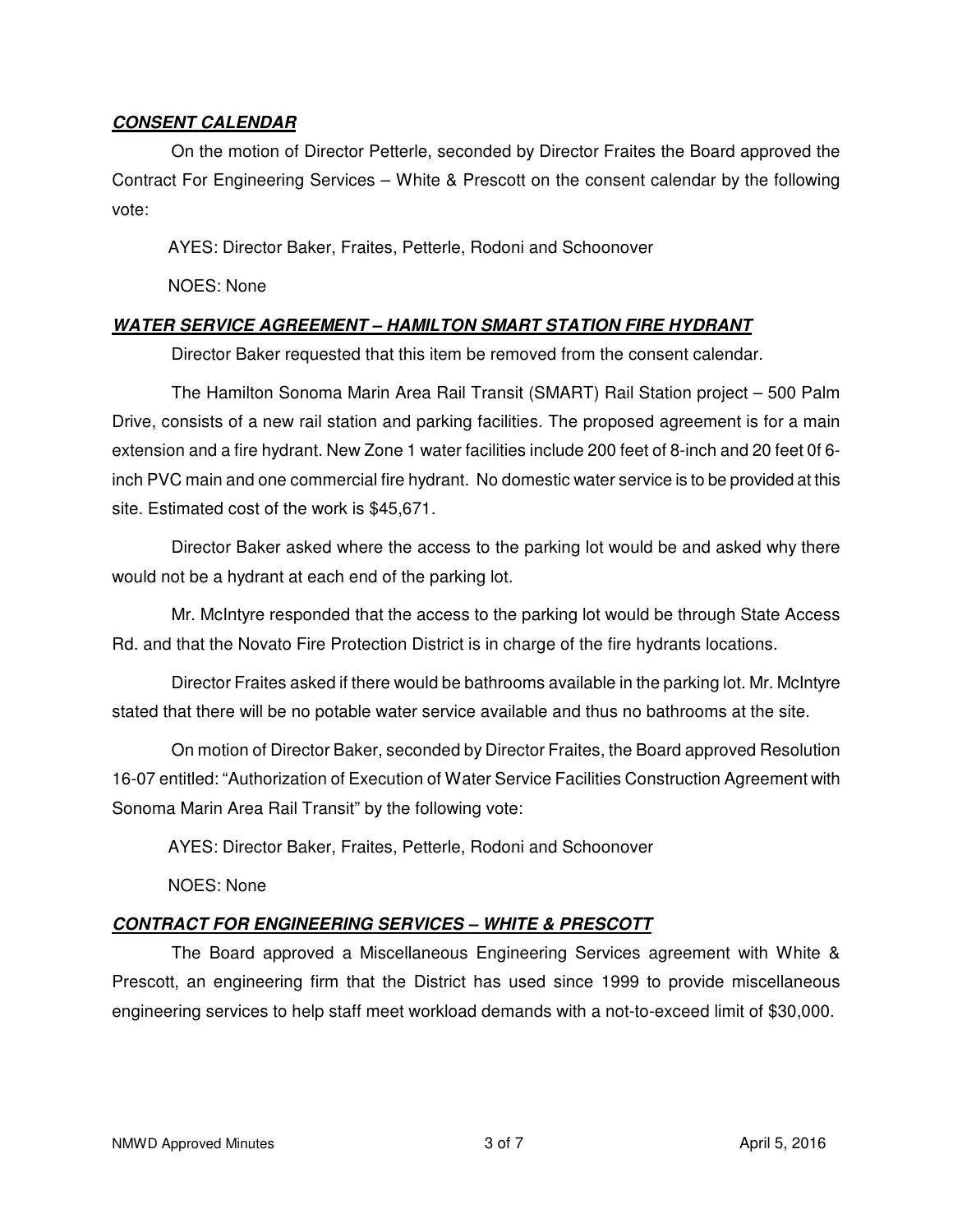#### **ACTION ITEMS**

## **CUSTOMER REQUEST FOR DEVIATION FROM DISTRICT REGULATIONS – 18 SCHOOL TERRACE METER RELOCATION**

Mr. McIntyre advised the Board that from time to time customers request that their meters be moved to a different location on the their property and that District Regulation 1.c defines a flat rate of \$3,500 to install new service and that a cost estimate is provided for the cost to remove the existing service that will no longer be used. Mr. McIntyre advised the Board that Mr. Sherwood has a long private service line from the water mainland service on School Road to his house and had a leak earlier this year. He is requesting to put in new service on a main in School Terrace in order to reduce the length of his private service lateral. Mr. McIntyre prepared a cost estimate for Mr. Sherwood and because of the County's paving moratorium the estimated cost to kill the service would be \$6,500, two-thirds of which would be for the paving restoration cost. He noted that a normal cost to kill a service would be \$2,000.

Michael Sherwood stated he wants his meter relocated but the cost estimate provided (relocation at set fee of \$3500 and killing the existing service at \$2000) is deceptive. He advised that he had a leak this winter and received a bill adjustment reducing the amount from \$3,600 to \$800. He stated that he had to dig up his neighbor's yard because his lateral to his house runs through their property. In his opinion the job to relocate the meter should take one person 3 to 4 hours and the existing service need not be killed.

Director Pettele asked if there were only two options; to leave as is or to kill the existing lateral service. Mr. McInytre replied in the affirmative and stated that crews would dig down to the main that feeds into the service lateral and plug the corporation stop with concrete, remove the remaining lateral and meter so there is no confusion or threat of leak in District facilities in the future.

After a lengthy discussion the Board agreed with the staff recommendation and Mr. Sherwood was offered to relocate his meter pursuant to District regulations for a flat fee of \$3,500 and to kill the existing service at an estimated amount of \$2,000.

On motion of Director Baker, seconded by Director Petterle, the Board approved staff recommendation requiring payment of \$3,500 for a new service meter on School Terrace and payment of \$2,000 for killing the existing service on School Rd (\$5,500 total) to relocate Mr. Sherwood's service by the following vote:

AYES: Director Baker, Fraites, Petterle, Rodoni and Schoonover

NOES: None

Mr. Sherwood left the meeting.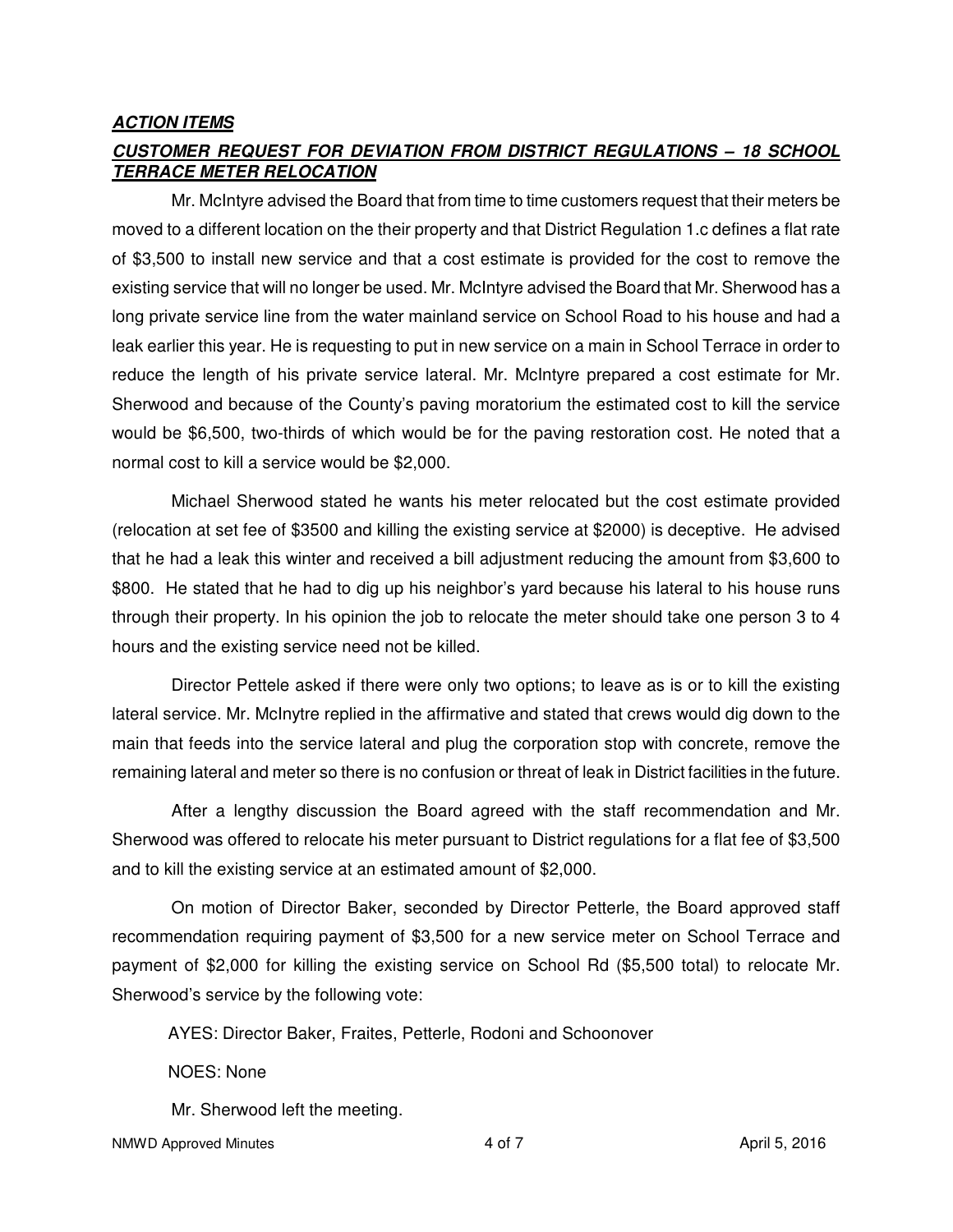#### **RESPONSE TO CIVIL GRAND JURY REPORT – 2015/16 WEB TRANSPARENCY REPORT CARD: BRINGING MARIN COUNTY'S LOCAL GOVERNMENTS TO LIGHT**

Mr. DeGabriele provided the Board with a response to the Civil Grand Jury Report regarding Web Transparency Report Card. He informed the Board that The Grand Jury released its report on March 17th issuing the District a "B" grade and requesting that the District respond to one recommendation: "The Agency should file and keep updated its Statement of Facts with the California Secretary of State and the Marin County Clerk as required by California Code section 530501." Mr. DeGabriele advised the Board that The Statement of Facts identifies the Board members, President and Secretary of the District. He noted that the District has historically sent the Statement of Facts to the Secretary of State every year, yet has failed to send a copy to the County of Marin since 2008. He advised the Board that in March of this year, the District provided the current copy of the Statement of Facts to the County as it was the District's misunderstanding that the Secretary of State would forward a copy to the County. Mr. DeGabriele advised the Board that going forward, the District will not only send a copy of the Statement of Facts to the Secretary of State but to the County of Marin after the Board reorganizes, typically at the first meeting in December of each year.

On motion of Director Fraites, seconded by Director Petterle, the Board approved the proposed response to the Civil Grand Jury Report regarding Recommendation R2 by the following vote:

AYES: Director Baker, Fraites, Petterle, Rodoni and Schoonover

NOES: None

# **CONSIDER RESOLUTION REGARDING THE STATE BOARD DROUGHT EMERGENCY URBAN WATER CONSERVATION REGULATIONS**

Mr. DeGabriele provided the Board with a Resolution concerning the State Water Resource Control Board Drought Emergency Urban Water Conservation Regulation which requests that the State Board rescind the Emergency Regulations to NMWD's Novato and West Marin service areas. He stated that the Water Advisory Committee of Sonoma County Water Agency adopted a similar Resolution on April 4th. Mr. DeGabriele informed the Board that the Resolution makes known that the District did comply with the Emergency Water Conservation Regulations achieving a 33% reduction in water production from June 1, 2015 through February 29, 2016, and that the Sonoma Marin Saving Water Partnership members have collectively reduced water production by 23% during that same period compared to a collective water conservation standard of 19%. He noted that the Resolution goes on to state that Sonoma-Marin region has received above average rainfall to date and surface water reservoirs in Marin and Sonoma County are at capacity; that the U.S. Department

NMWD Approved Minutes 5 of 7 April 5, 2016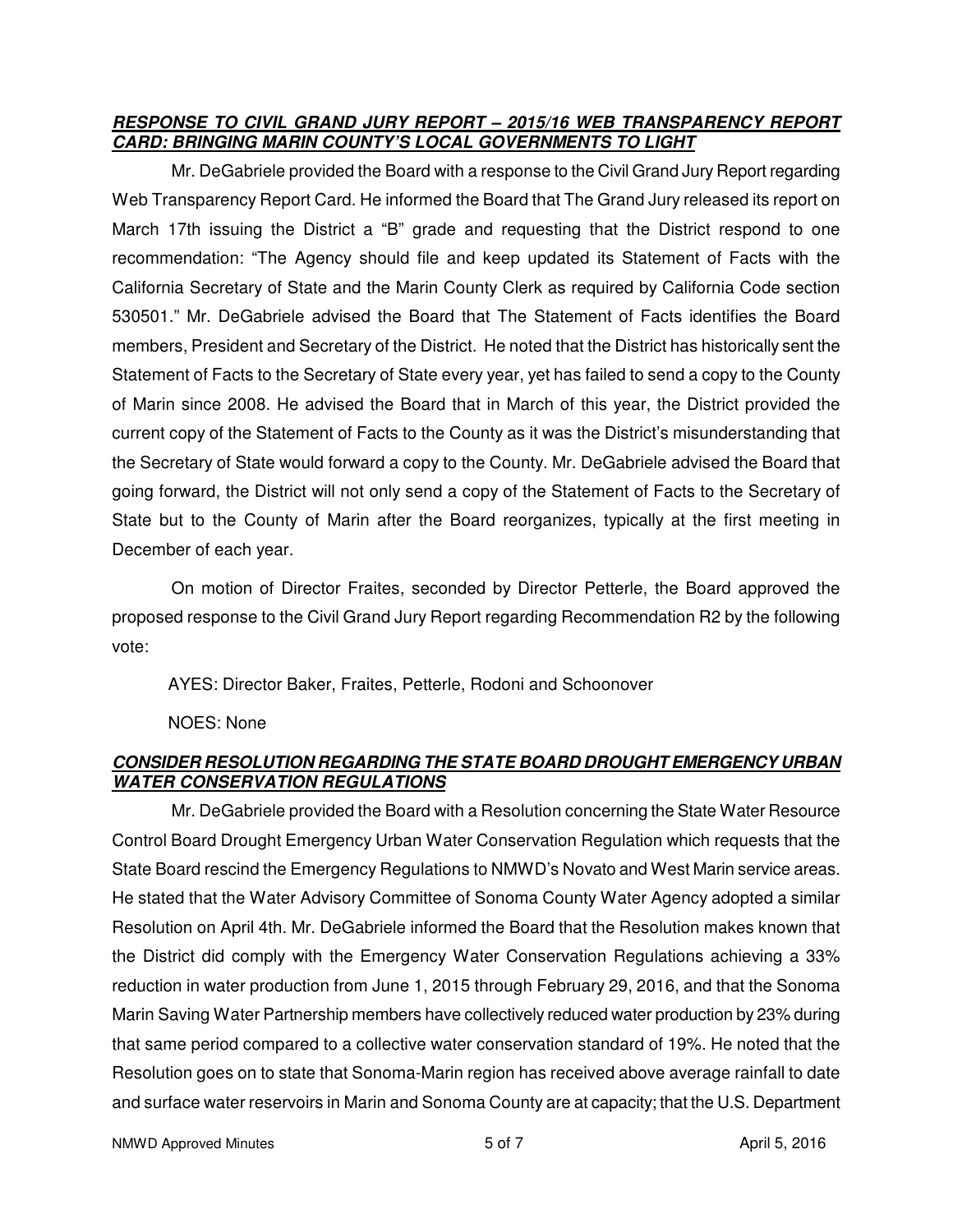of Agriculture drought monitor currently classifies Marin County and Sonoma County as having no drought conditions; and that there are no physical facilities in place to move available water supplies from the Sonoma-Marin region to other areas of California which may or may not have insufficient water supplies.

On motion of Director Petterle, seconded by Director Fraites, the Board adopted Resolution 16-8 entitled: "Resolution of the North Marin Water District Board of Directors concerning the State Water Resources Control Board Drought Emergency Urban Water Conservation Regulations" requesting the State Board rescind the Emergency Regulations to NMWD's Novato and West Marin service areas by the following vote:

AYES: Director Baker, Fraites, Petterle, Rodoni and Schoonover

NOES: None

Mr. DeGabriele pointed out that there was an article in the Mercury News today suggesting that the regulations will not be rescinded but will be lessened. He advised the Board that comments need to be submitted to the State by April  $14<sup>th</sup>$  and the workshop is on April 20<sup>th</sup> which he plans to attend, along with the City of Santa Rosa and Mike Healy who will represent the WAC.

# **INFORMATION ITEMS**

# **NBWRA MEETING – MARCH 28, 2016**

Mr. McIntyre provided the Board with a summary of the March 28, 2016 North Bay Water Reuse Authority Meeting. He stated that on April  $19<sup>th</sup>$ , the budget will be considered and it is proposed to move forward, 9% less than the current year budget. He advised the Board that the District's costs are not going to go up. He provided information about Chair Rabbitt at the White House Summit and stated that Chair Rabbitt gave a presentation about what NBWRA might look like beyond Phase 2.

# **WAC/TAC MEETING – APRIL 4, 2016**

Mr. DeGabriele provided a summary of the Water Advisory Committee meeting held on April 4, 2016. He stated that water supply conditions look really good in both Lake Mendocino and Lake Sonoma however, Sonoma County Water Agency will have to file a Temporary Urgency Change Petition with the State Board to reduce minimum instream flows to meet the Biological Opinion requirements this summer.

Mr. DeGabriele informed the Board that the Sonoma-Marin Saving Water Partnership report on conservation savings in March pointed out that the District's amount was overstated due to